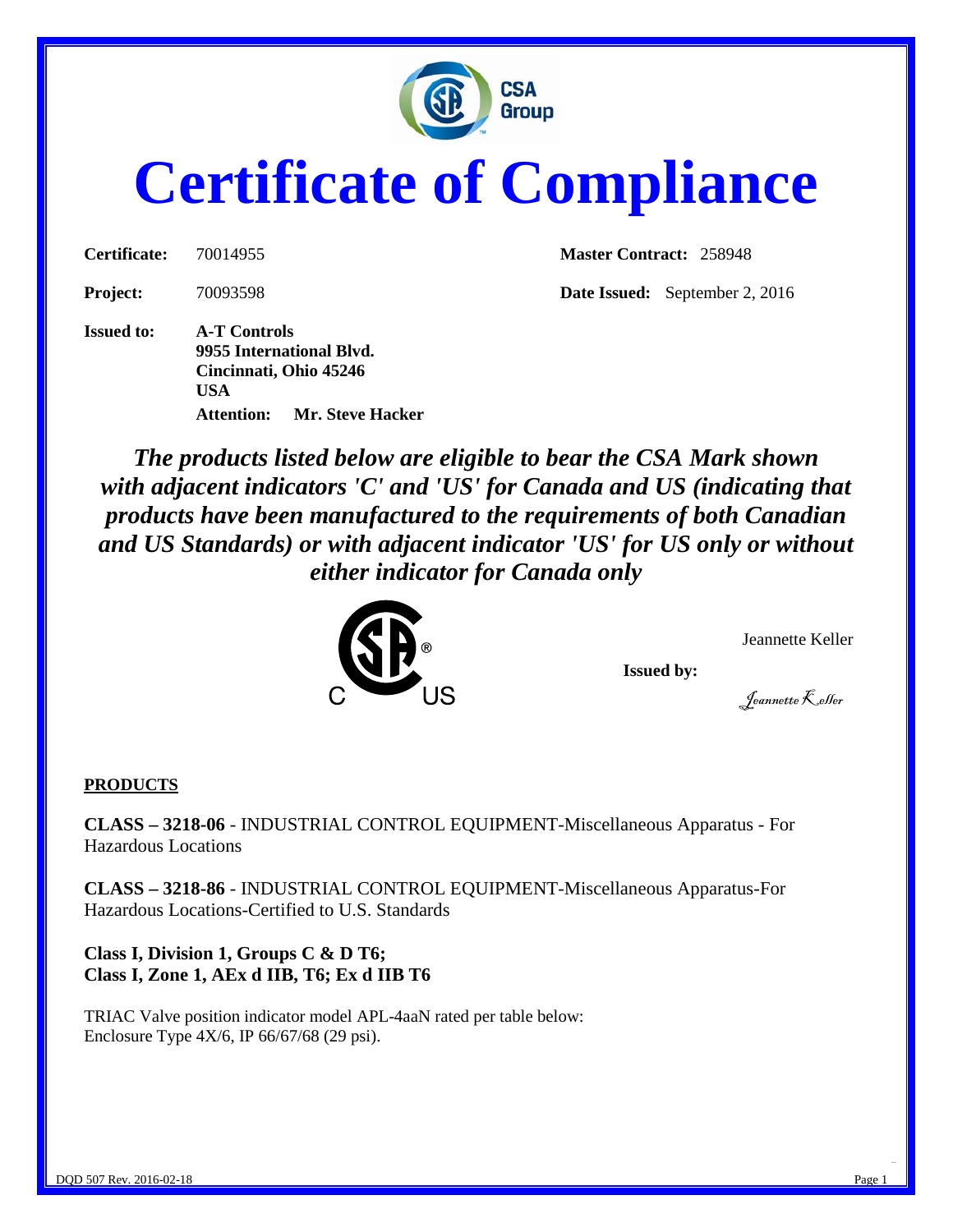

**Certificate:** 70014955 **Project:** 70093598

## **Master Contract:** 258948 **Date Issued:** September 2,, 2016

Where:

| aa | <b>Switch Type</b>      | <b>Switch model number</b> | Ambient temp.                                        | <b>Electrical ratings</b> |
|----|-------------------------|----------------------------|------------------------------------------------------|---------------------------|
| 10 | 2-SPDT                  | Wonwoo SZM-V16-5FA-61      | -20 $\mathrm{^{\circ}C}$ to +60 $\mathrm{^{\circ}C}$ | 250V max, 4A max          |
| 11 | 3-SPDT                  | Wonwoo SZM-V16-5FA-61      | -20 $\rm{^{\circ}C}$ to +60 $\rm{^{\circ}C}$         | 250V max, 4A max          |
| 12 | 4-SPDT                  | Wonwoo SZM-V16-5FA-61      | -20 $\mathrm{^{\circ}C}$ to +60 $\mathrm{^{\circ}C}$ | 250V max, 4A max          |
| 13 | 2-SPST                  | Wonwoo SZM-V16-5FA         | -20 $\mathrm{^{\circ}C}$ to +60 $\mathrm{^{\circ}C}$ | 250V max, 4A max          |
| 14 | 2-DPDT                  | Omron DZ-10GW-1B           | -20 $\rm{^{\circ}C}$ to +60 $\rm{^{\circ}C}$         | 250V max, 4A max          |
| 15 | $2-SPDT+$               | Wonwoo SZM-V16-5FA-61      | -20 $\rm{^{\circ}C}$ to +60 $\rm{^{\circ}C}$         | 250V max, 4A max          |
|    | Potentiometer           |                            |                                                      |                           |
| 16 | $2$ -SPDT + Signal Unit | Wonwoo SZM-V16-5FA-61      | -20 $\mathrm{^{\circ}C}$ to +60 $\mathrm{^{\circ}C}$ | 250V max, 4A max          |
| 20 | Proximity sensor        | P&F NJ2-V3-N               | -20 $\rm{^{\circ}C}$ to +60 $\rm{^{\circ}C}$         | 8.2V nom, 3mA nom.        |
| 22 | Proximity sensor        | P&F NJ4-12GM-N             | -20 $\rm{^{\circ}C}$ to +60 $\rm{^{\circ}C}$         | 8.2V nom., 3mA nom.       |
| 23 | Proximity sensor        | P&F NBB2-V3                | -20 $\rm{^{\circ}C}$ to +60 $\rm{^{\circ}C}$         | 30Vdc max, 100mA max.     |
| 25 | Proximity sensor+       | P&F NJ2-V3-N               | -20 $\rm{^{\circ}C}$ to +60 $\rm{^{\circ}C}$         | 8.2V nom, 3mA nom.        |
|    | Potentiometer           |                            |                                                      |                           |
| 26 | Proximity sensor +      | P&F NJ2-V3-N               | -20 $\rm{^{\circ}C}$ to +60 $\rm{^{\circ}C}$         | 8.2V nom, 3mA nom.        |
|    | Signal Unit $(4~20mA)$  |                            |                                                      |                           |
| 30 | Reed switch             | MK21 model 85              | -20 $\rm{^{\circ}C}$ to +60 $\rm{^{\circ}C}$         | 250 V max, 1A max         |
| 31 | Reed switch             | MK21 model 66              | -20 $\rm{^{\circ}C}$ to +60 $\rm{^{\circ}C}$         | 180 V max, 0.5 A max      |
| 32 | Reed switch             | MK21 model 90              | $-20^{\circ}$ C to $+60^{\circ}$ C                   | 175 V max, 0.5 A max      |

Note: The electrical ratings of the internal switch component dictate the equipment electrical ratings, but not to exceed 250 V max and 4 A max equipment electrical rating

#### **Class I, Division 1, Groups B, C & D T6; Class II, Division 1, Groups E, F and G; Class III; Class I, Zone 1, AEx d IIC, T6; Class II, Zone 21 AEx tb IIIC T65°C Db Ex d IIC, T6; Ex tb IIIC T65°C Db**

TRIAC Valve position indicator model APL-5aab rated per table below: Enclosure Type 4X/6, IP 66/67

| WHELE. |                           |                            |                                                      |                           |
|--------|---------------------------|----------------------------|------------------------------------------------------|---------------------------|
| aa     | <b>Switch Type</b>        | <b>Switch model number</b> | Ambient temp.                                        | <b>Electrical ratings</b> |
| 10     | 2-SPDT                    | Wonwoo SZM-V16-5FA-61      | -20 $\mathrm{^{\circ}C}$ to +60 $\mathrm{^{\circ}C}$ | 250V max, 4A max.         |
| 11     | 3-SPDT                    | Wonwoo SZM-V16-5FA-61      | -20 $\mathrm{^{\circ}C}$ to +60 $\mathrm{^{\circ}C}$ | 250V max, 4A max.         |
| 12     | 4-SPDT                    | Wonwoo SZM-V16-5FA-61      | -20 $\mathrm{^{\circ}C}$ to +60 $\mathrm{^{\circ}C}$ | 250V max, 4A max.         |
| 13     | $2-SPST$                  | Wonwoo SZM-V16-5FA         | -20 $\mathrm{^{\circ}C}$ to +60 $\mathrm{^{\circ}C}$ | 250V max, 4A max.         |
| 14     | 2-DPDT                    | Omron $DZ-10GW-1B$         | -25 $\mathrm{^{\circ}C}$ to +60 $\mathrm{^{\circ}C}$ | 250V max, 4A max.         |
| 15     | $2$ -SPDT + Potentiometer | Wonwoo SZM-V16-5FA-61      | -20 $\mathrm{^{\circ}C}$ to +60 $\mathrm{^{\circ}C}$ | 250V max, 4A max.         |
| 16     | $2$ -SPDT + Signal Unit   | Wonwoo SZM-V16-5FA-61      | -20 $\mathrm{^{\circ}C}$ to +60 $\mathrm{^{\circ}C}$ | 250V max, 4A max.         |
| 20     | Proximity sensor          | P&F NJ2-V3-N               | -25 $\mathrm{^{\circ}C}$ to +60 $\mathrm{^{\circ}C}$ | 8.2V nom, 3mA nom.        |
| 22     | Proximity sensor          | P&F NJ4-12GM-N             | -25 $\mathrm{^{\circ}C}$ to +60 $\mathrm{^{\circ}C}$ | 8.2V nom., 3mA nom.       |
| 23     | Proximity sensor          | P&F NBB2-V3                | -25 $\mathrm{^{\circ}C}$ to +60 $\mathrm{^{\circ}C}$ | 30Vdc max, 100mA max.     |

Where: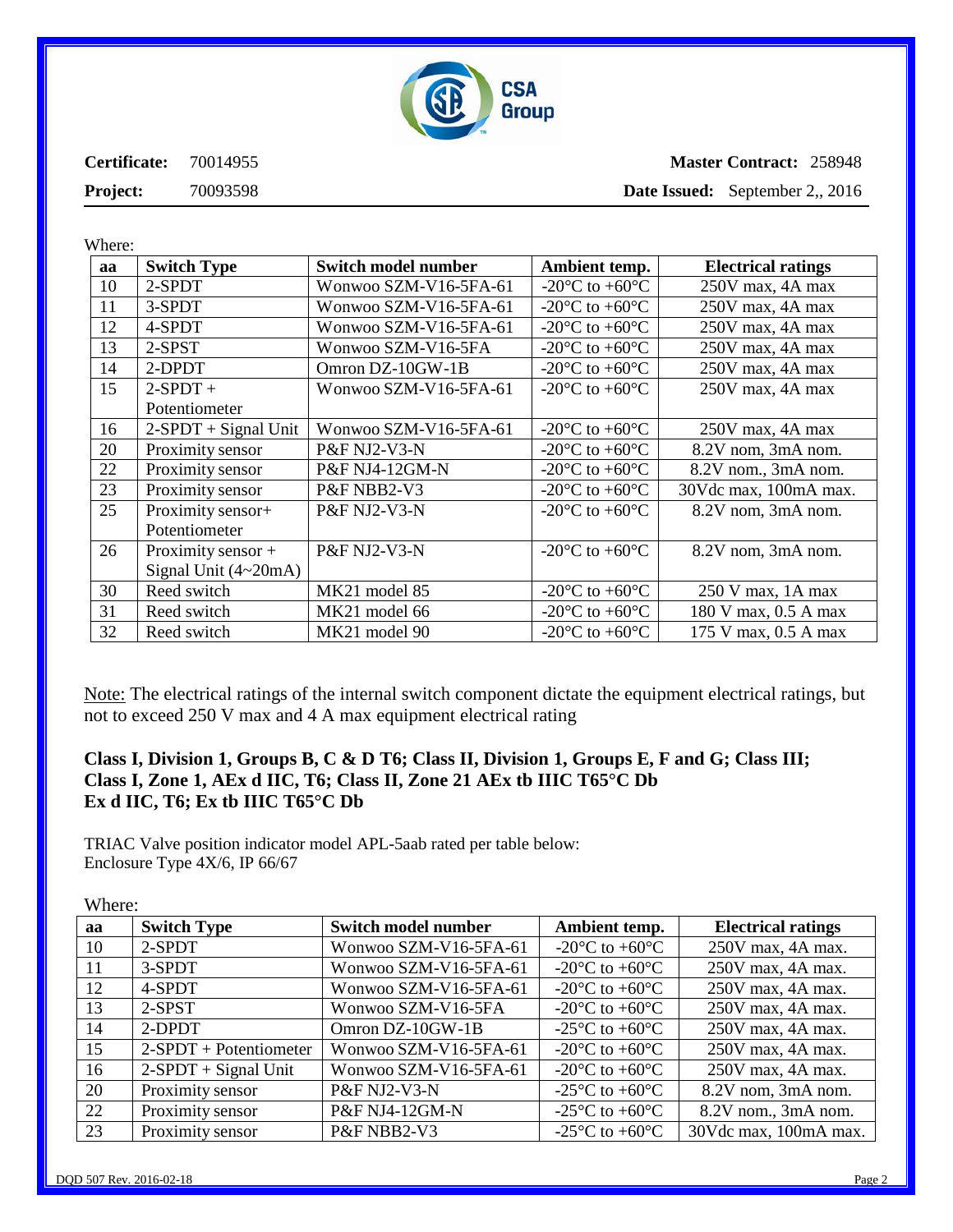

# **Certificate:** 70014955

### **Master Contract:** 258948

**Project:** 70093598

**Date Issued:** September 2,, 2016

| 25             | Proximity sensor+      | P&F NJ2-V3-N              | -25 $\mathrm{^{\circ}C}$ to +60 $\mathrm{^{\circ}C}$ | 8.2V nom, 3mA nom.   |
|----------------|------------------------|---------------------------|------------------------------------------------------|----------------------|
|                | Potentiometer          |                           |                                                      |                      |
| 26             | Proximity sensor +     | P&F NJ2-V3-N              | -25 $\mathrm{^{\circ}C}$ to +60 $\mathrm{^{\circ}C}$ | 8.2V nom, 3mA nom.   |
|                | Signal Unit $(4~20mA)$ |                           |                                                      |                      |
| 30             | Reed switch            | MK21 model 85             | -40 $\rm{^{\circ}C}$ to +60 $\rm{^{\circ}C}$         | 250 V max, 1A max    |
| 31             | Reed switch            | MK21 model 66             | -40 $\mathrm{^{\circ}C}$ to +60 $\mathrm{^{\circ}C}$ | 180 V max, 0.5 A max |
| 32             | Reed switch            | MK21 model 90             | -40 $\mathrm{^{\circ}C}$ to +60 $\mathrm{^{\circ}C}$ | 175 V max, 0.5 A max |
| H1             | 2-SPDT micro-switch    | $11SX22-T$                | -50 $\mathrm{^{\circ}C}$ to +60 $\mathrm{^{\circ}C}$ | 250 V max, 4 A max   |
| H2             | 2-SPDT micro-switch    | $12SX1-T$                 | -50 $\mathrm{^{\circ}C}$ to +60 $\mathrm{^{\circ}C}$ | 125 V max, 1A max    |
| H <sub>3</sub> | 2-SPDT micro-switch    | 13SX21-T                  | -50 $\mathrm{^{\circ}C}$ to +60 $\mathrm{^{\circ}C}$ | 125V max, 1A max     |
| H <sub>4</sub> | 4-SPDT micro-switch    | 11SX22-T                  | -50 $\mathrm{^{\circ}C}$ to +60 $\mathrm{^{\circ}C}$ | 250 V max, 4A max    |
| H <sub>5</sub> | 4-SPDT micro-switch    | $12SX1-T$                 | -50 $\mathrm{^{\circ}C}$ to +60 $\mathrm{^{\circ}C}$ | 125 V max, 1A max    |
| H <sub>6</sub> | 4-SPDT micro-switch    | 13SX21-T                  | -50 $\mathrm{^{\circ}C}$ to +60 $\mathrm{^{\circ}C}$ | $125$ V max, 1A max  |
|                |                        |                           |                                                      |                      |
|                | b                      | <b>Body Material Type</b> |                                                      |                      |
|                |                        | $N =$ Aluminum            |                                                      |                      |
|                |                        | $S =$ Stainless Steel     |                                                      |                      |

Note: The electrical ratings of the internal switch component dictate the equipment electrical ratings, but not to exceed 250 V max and 4 A max equipment electrical rating

#### **APPLICABLE REQUIREMENTS**

| CAN/CSA-C22.2 No. 0-10                 | General requirements — Canadian Electrical Code, Part II          |
|----------------------------------------|-------------------------------------------------------------------|
| August 2011                            |                                                                   |
| C22.2 No. 14-10                        | <b>Industrial Control Equipment</b>                               |
| Eleventh Edition, through Update No.   |                                                                   |
| 2: August 2011                         |                                                                   |
| CAN/CSA-C22.2 No. 94.1-07              | Enclosures for Electrical Equipment, Non-Environmental            |
| <b>First Edition (Reaffirmed 2012)</b> | Considerations                                                    |
| CSA C22.2 No. 94.2-07                  | Enclosures for Electrical Equipment, Environmental Considerations |
| <b>First Edition (Reaffirmed 2012)</b> |                                                                   |
| CAN/CSA-C22.2 No. 60529:05             | Degrees of protection provided by enclosures (IP Code)            |
| (July 2005)                            |                                                                   |
| CAN/CSA Standard C22.2 No. 25-         | Enclosures for Use in Class II Groups E, F, and G                 |
| M1966                                  | Hazardous Locations                                               |
| Reaffirmed 2009                        |                                                                   |
| CSA C22.2 No. 30-M1986                 | Explosion-Proof Enclosures for Use in Class I Hazardous Locations |
| (Reaffirmed 2012)                      |                                                                   |
| CAN/CSA-C22.2 No. 60079-0:11           | Explosive atmospheres –                                           |
| (December 2011)                        | Part 0: Equipment – General requirements                          |
| CAN/CSA-C22.2 No. 60079-1:11           | Explosive atmospheres –                                           |
| (December 2011)                        | Part 1: Equipment protection by flameproof enclosures "d"         |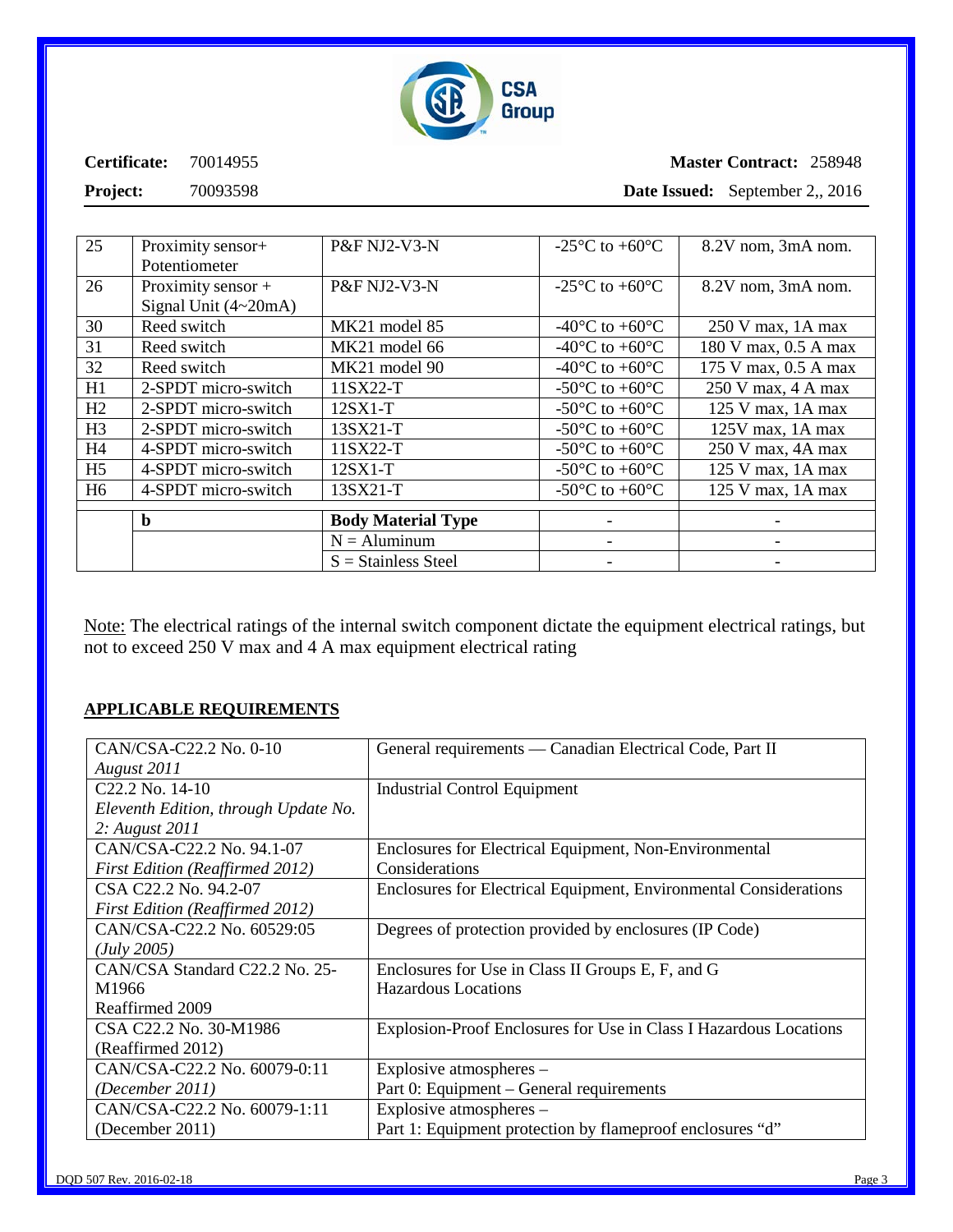

**Certificate:** 70014955

**Project:** 70093598

#### **Master Contract:** 258948

**Date Issued:** September 2,, 2016

| CAN/CSA-C22.2 No. 60079-31:15            | Explosive atmospheres — Part 31:                                  |
|------------------------------------------|-------------------------------------------------------------------|
|                                          | Equipment dust ignition protection by enclosure "t"               |
| <b>ANSI/UL 508-2008</b>                  | <b>Industrial Control Equipment</b>                               |
| Seventeenth Edition                      |                                                                   |
| (with Updates through April 15, 2010)    |                                                                   |
| <b>ANSI/UL 50-2007</b>                   | Enclosures for Electrical Equipment, Non-Environmental            |
| Twelfth Edition (September 4, 2007)      | Considerations                                                    |
| <b>ANSI/UL 50E-2007</b>                  | Enclosures for Electrical Equipment, Environmental Considerations |
| <b>First Edition (September 4, 2007)</b> |                                                                   |
| ANSI/UL 1203-2009                        | Explosion-Proof and Dust-Ignition-Proof Electrical Equipment for  |
| Fourth Edition (October 28, 2009)        | Use in Hazardous (Classified) Locations                           |
| ANSI/UL 60079-0-2009                     | Explosive atmospheres –                                           |
| Fifth Edition (October 21, 2009)         | Part 0: Equipment – General requirements                          |
| ANSI/UL 60079-1-2009                     | Explosive Atmospheres -                                           |
| Sixth Edition (April 10, 2009)           | Part 1: Equipment Protection by Flameproof Enclosures "d"         |
| ANSI/ISA-60079-31 (12.10.03)-2015        | Explosive Atmospheres – Part 31:                                  |
|                                          | Equipment Dust Ignition Protection by Enclosure "t"               |
| <b>ANSI/IEC 60529</b>                    | Degrees of Protection Provided by Enclosures (IP Code)            |
| Edition 2.1 2001-02                      |                                                                   |

#### **MARKINGS**

The manufacturer is required to apply the following markings:

- Products shall be marked with the markings specified by the particular product standard.
- Products certified for Canada shall have all Caution and Warning markings in both English and French.

Additional bilingual markings not covered by the product standard(s) may be required by the Authorities Having Jurisdiction. It is the responsibility of the manufacturer to provide and apply these additional markings, where

The products listed are eligible to bear the CSA Mark shown with adjacent indicators 'C' and 'US' for Canada and US (indicating that products have been manufactured to the requirements of both Canadian and U.S. Standards) or with adjacent indicator 'US' for US only or without either indicator for Canada only.

#### **Nameplate adhesive label material approval information:**

Markings appear on a minimum 0.02 inch thick aluminum or stainless steel nameplate, secured to the outside of the enclosure using non-removable fasteners in blind holes. The following marking details can be stamped, etched, silkscreened, molded or embossed on the nameplate: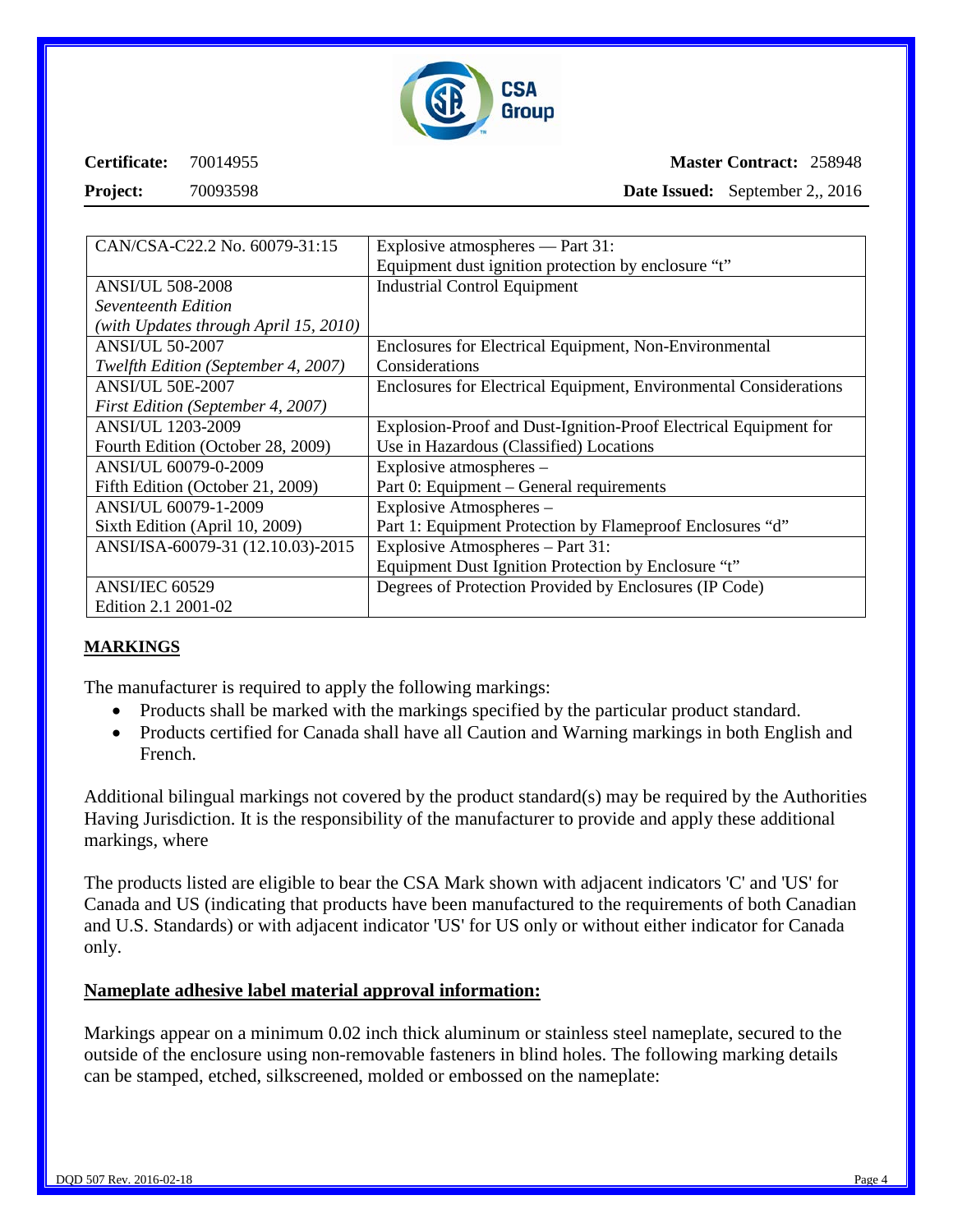

**Certificate:** 70014955 **Project:** 70093598

**Master Contract:** 258948 **Date Issued:** September 2,, 2016

- Manufacturer's name: "A-T Controls, Inc.", or CSA Master Contract Number "258948", adjacent to the CSA Mark in lieu of manufacturer's name.
- Model number: As specified in the PRODUCTS section, above.
- Electrical ratings: As specified in the PRODUCTS section, above.
- Ambient temperature rating: As specified in the PRODUCTS section, above.
- Manufacturing date in MMYY format, or serial number, traceable to year and month of manufacture.
- Enclosure ratings: As specified in the PRODUCTS section, above.
- The CSA Mark, as shown on the Certificate of Conformity.
- Hazardous Location designation: As specified in the PRODUCTS section, above.
- Method of Protection markings: As specified in the PRODUCTS section, above.
- Temperature code: As specified in the PRODUCTS section, above.
- The following words:
	- o "OPEN CIRCUIT BEFORE REMOVING COVER" and "AVERTISSEMENT: OUVRIR LE CIRCUIT AVANT D'ENLEVER LE COUVERCLE" or "KEEP COVER TIGHT WHILE CIRCUITS ARE ALIVE" and "AVERTISSEMENT: GARDER LE COUVERCLE BIEN FERME TANT QUE LES CIRCUITS SONT SOUS TENSION."
	- o "SEAL REQUIRED WITHIN 450MM (18 in) OF THE ENCLOSURE." and "UN SCELLEMENT DOIT ETRE INSTALLE A MOINS DE 450 MM DU BOITER" *(APL-4 only)*
	- o "SEAL REQUIRED WITHIN 50MM (2 in) OF THE ENCLOSURE." and "UN SCELLEMENT DOIT ETRE INSTALLE A MOINS DE 50 MM DU BOITER" *(APL-5 only)*

An installation manual or data sheet shall be supplied with each unit, containing the following minimum marking information:

- Manufacturer's name and address
- Electrical ratings: As specified in the PRODUCTS section, above.
- Specification for ambient temperature rating: As specified in the PRODUCTS section, above.
- Specification for appropriate wiring to the connector, including definition of pin functions, and specification for wire gauge.
- Mounting and installation instructions.